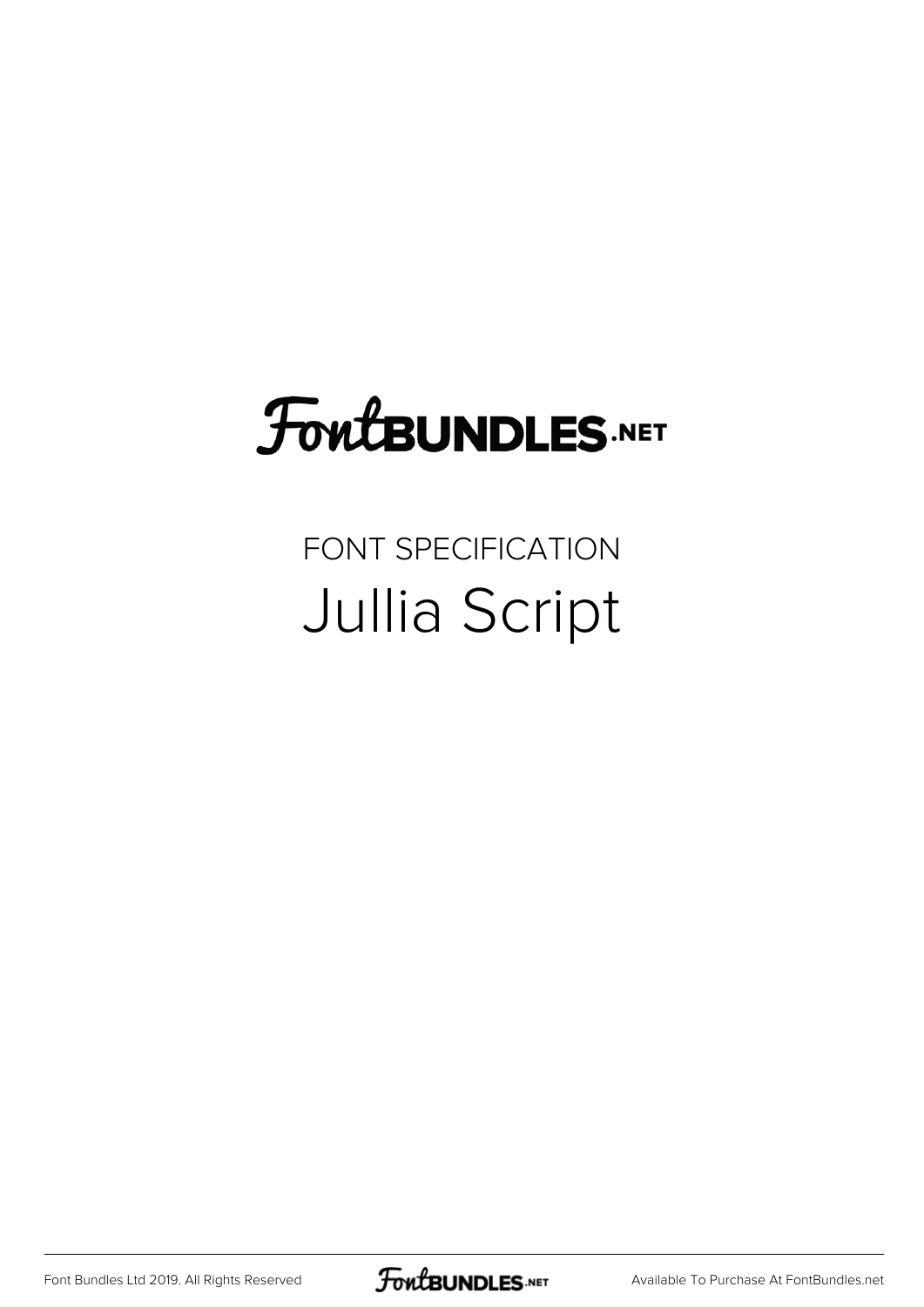## Jullia Script - Regular

**Uppercase Characters** 

Lowercase Characters

**Numbers** 

0 1 2 3 4 5 6 7 8 9

Punctuation and Symbols

|  |  |  | $\frac{1}{2}$ , $\frac{1}{2}$ , $\frac{1}{2}$ , $\frac{1}{2}$ , $\frac{1}{2}$ , $\frac{1}{2}$ , $\frac{1}{2}$ , $\frac{1}{2}$ , $\frac{1}{2}$ , $\frac{1}{2}$ , $\frac{1}{2}$ , $\frac{1}{2}$ , $\frac{1}{2}$ , $\frac{1}{2}$ , $\frac{1}{2}$ , $\frac{1}{2}$ , $\frac{1}{2}$ , $\frac{1}{2}$ , $\frac{1$ |  |
|--|--|--|-----------------------------------------------------------------------------------------------------------------------------------------------------------------------------------------------------------------------------------------------------------------------------------------------------------|--|
|  |  |  | $*$ + , - , : ; < =                                                                                                                                                                                                                                                                                       |  |
|  |  |  |                                                                                                                                                                                                                                                                                                           |  |
|  |  |  |                                                                                                                                                                                                                                                                                                           |  |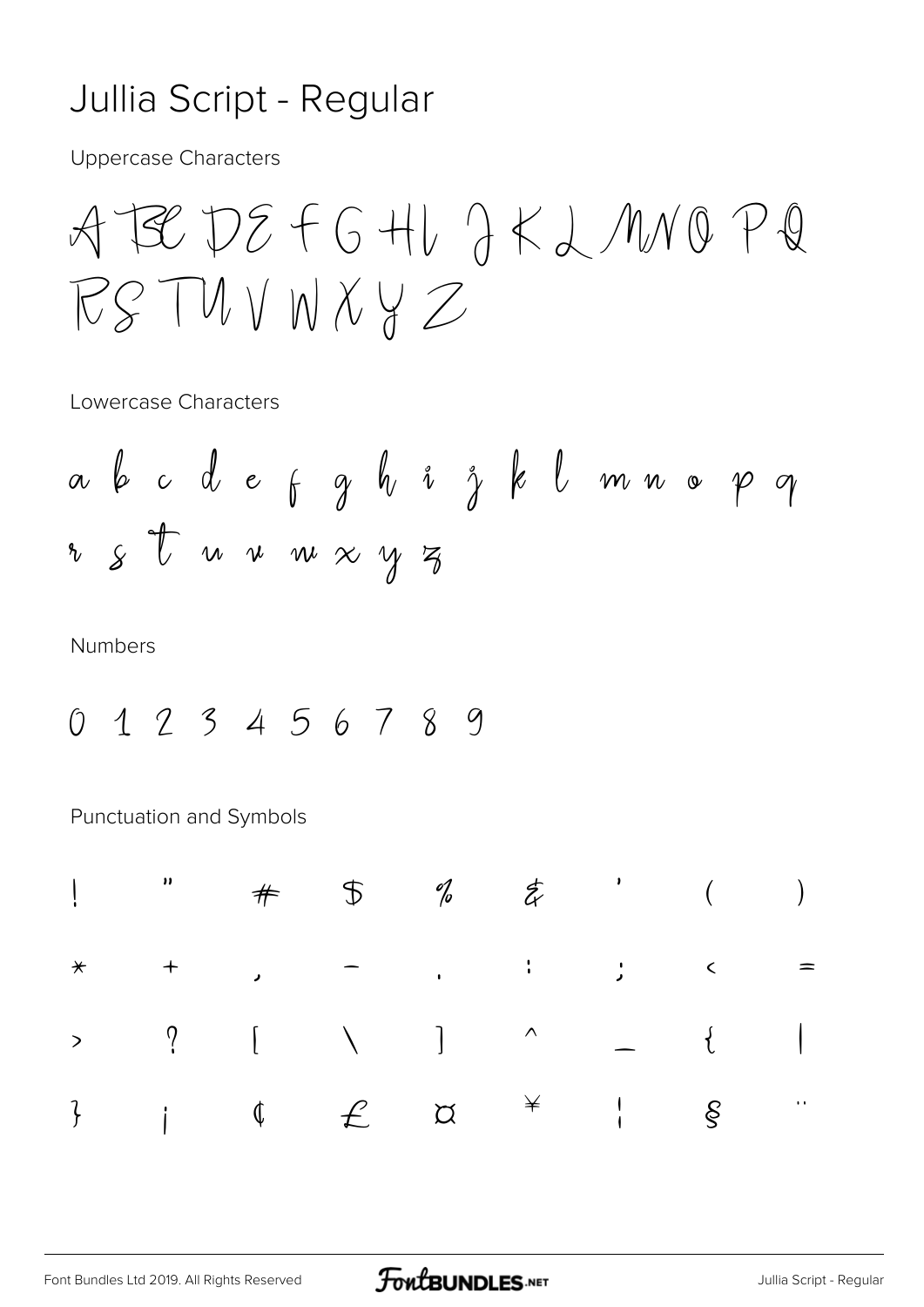|       |  |               | $\circ$ a $\circ$ $\circ$ $\circ$ $\circ$                         |  |  |
|-------|--|---------------|-------------------------------------------------------------------|--|--|
|       |  |               | $\begin{array}{ccccccccccccccccc}\n2 & & & 3 & & & \n\end{array}$ |  |  |
| $\gg$ |  | $\frac{1}{4}$ | $\frac{1}{2}$                                                     |  |  |

All Other Glyphs

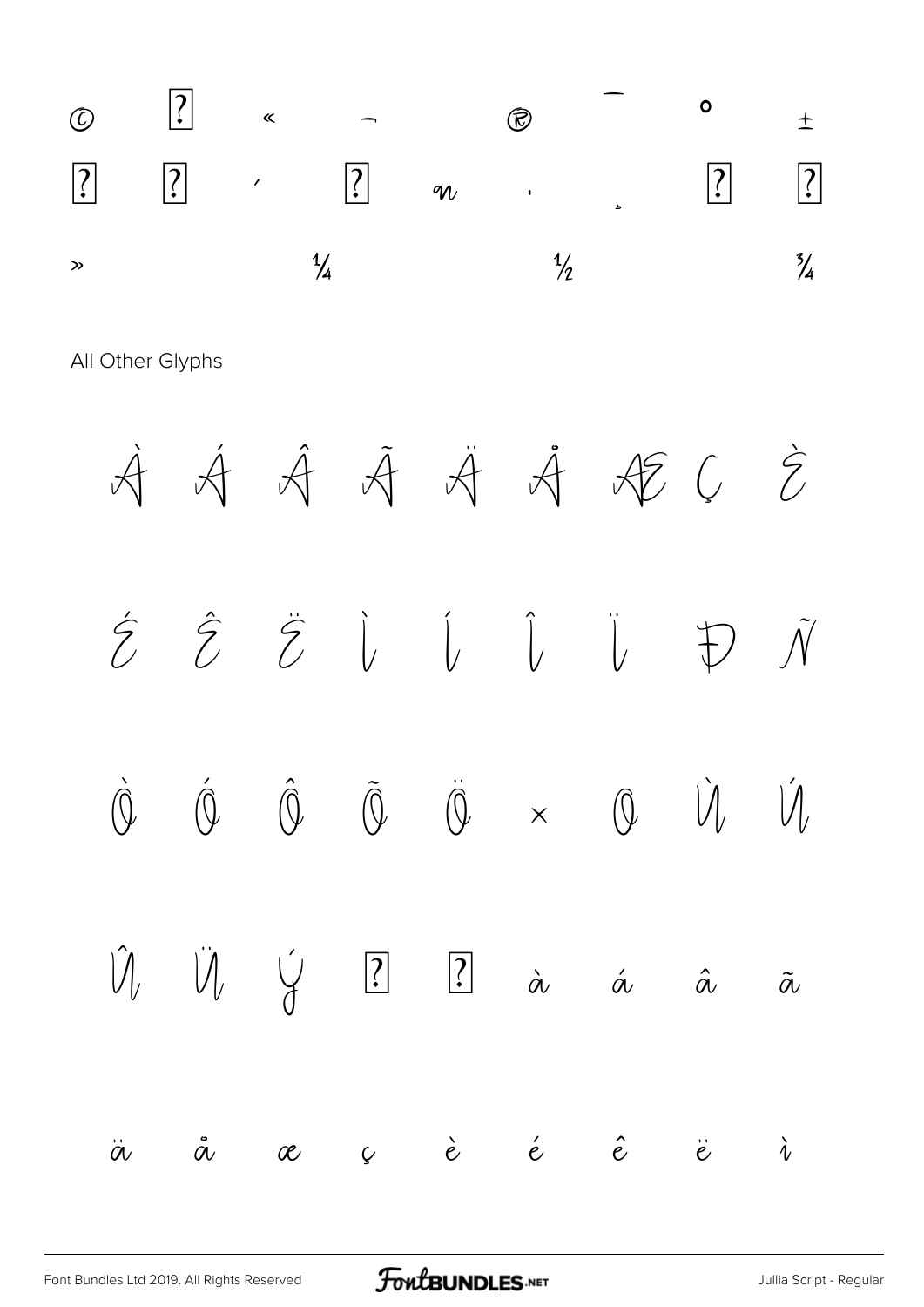|  |  |  | $\hat{\imath}$ $\hat{\imath}$ $\vec{v}$ $\frac{1}{\tilde{w}}$ $\hat{\varpi}$ $\hat{\varpi}$ $\hat{\varpi}$ $\hat{\varpi}$ |  |
|--|--|--|---------------------------------------------------------------------------------------------------------------------------|--|
|  |  |  | $\ddot{\circ}$ + $\circ$ $\dot{u}$ $\acute{u}$ $\ddot{u}$ $\dot{u}$ $\dot{y}$ $\Box$                                      |  |

ÿ

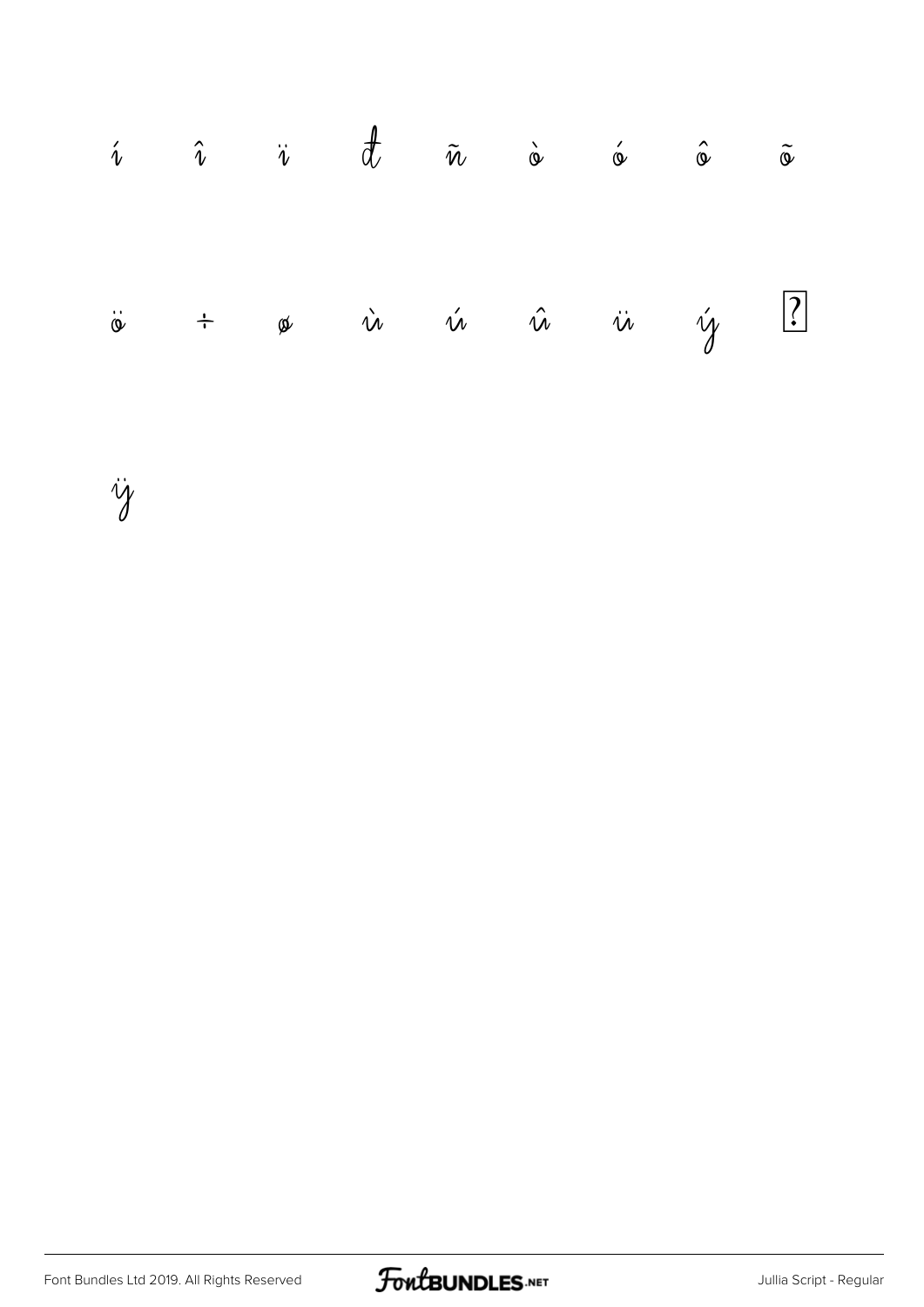## Jullia Script - Regular

**Uppercase Characters** 

ABCDEFGHLJKLMNOPQRST UVNXYZ

Lowercase Characters

**Numbers** 

0123456789

Punctuation and Symbols



All Other Glyphs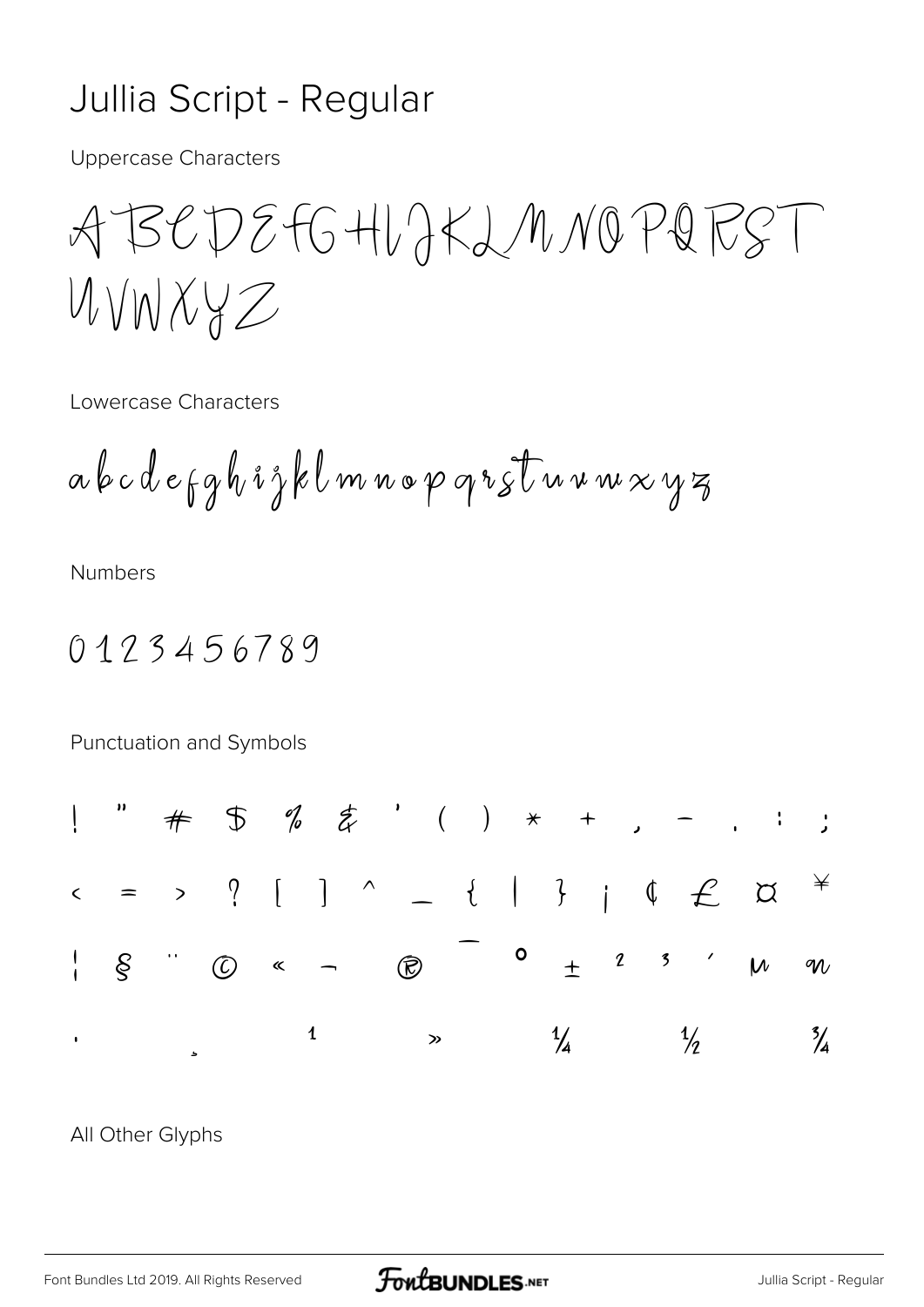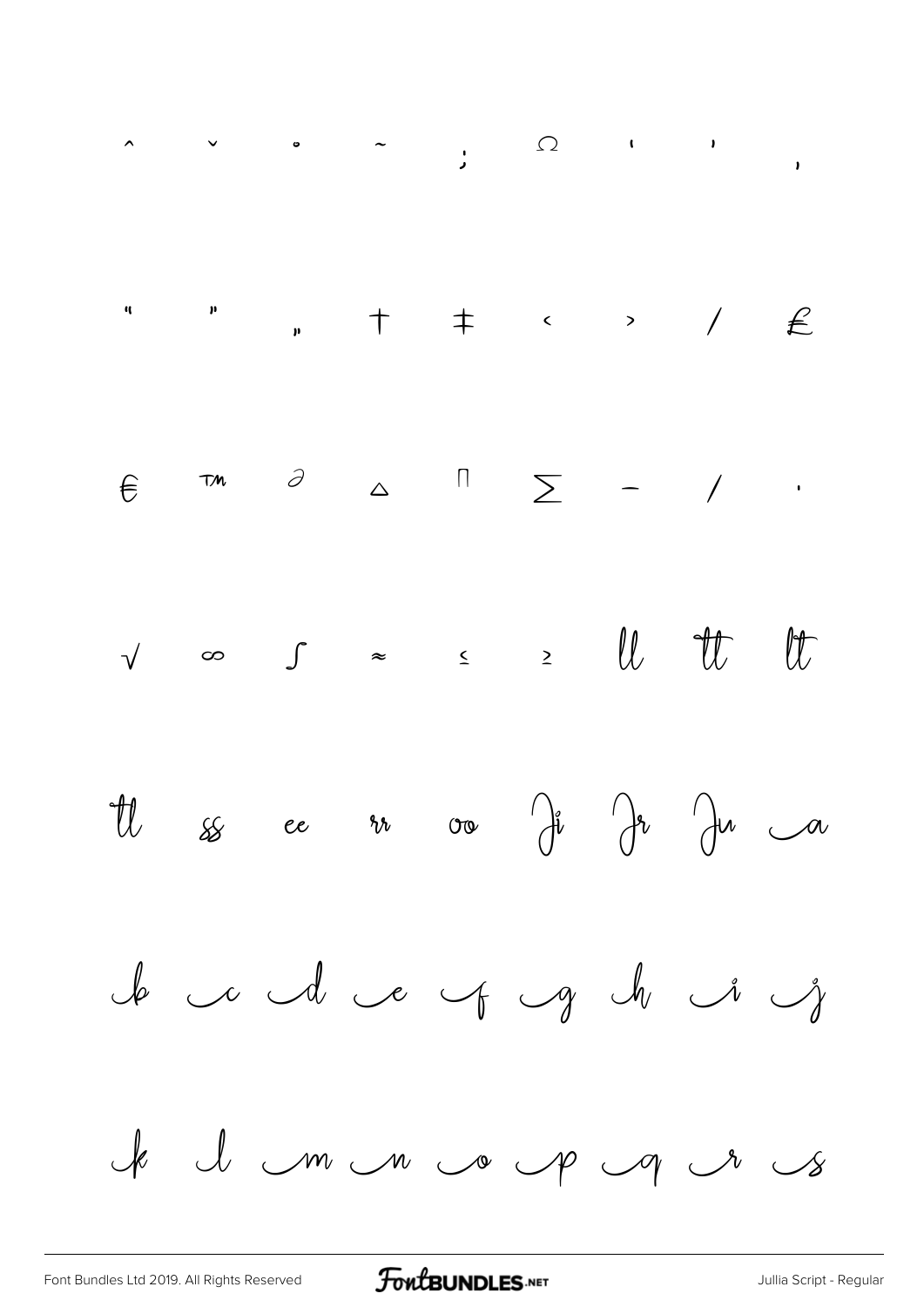et un un un un y z au h









of g h i j k l m n

co up up us it un un